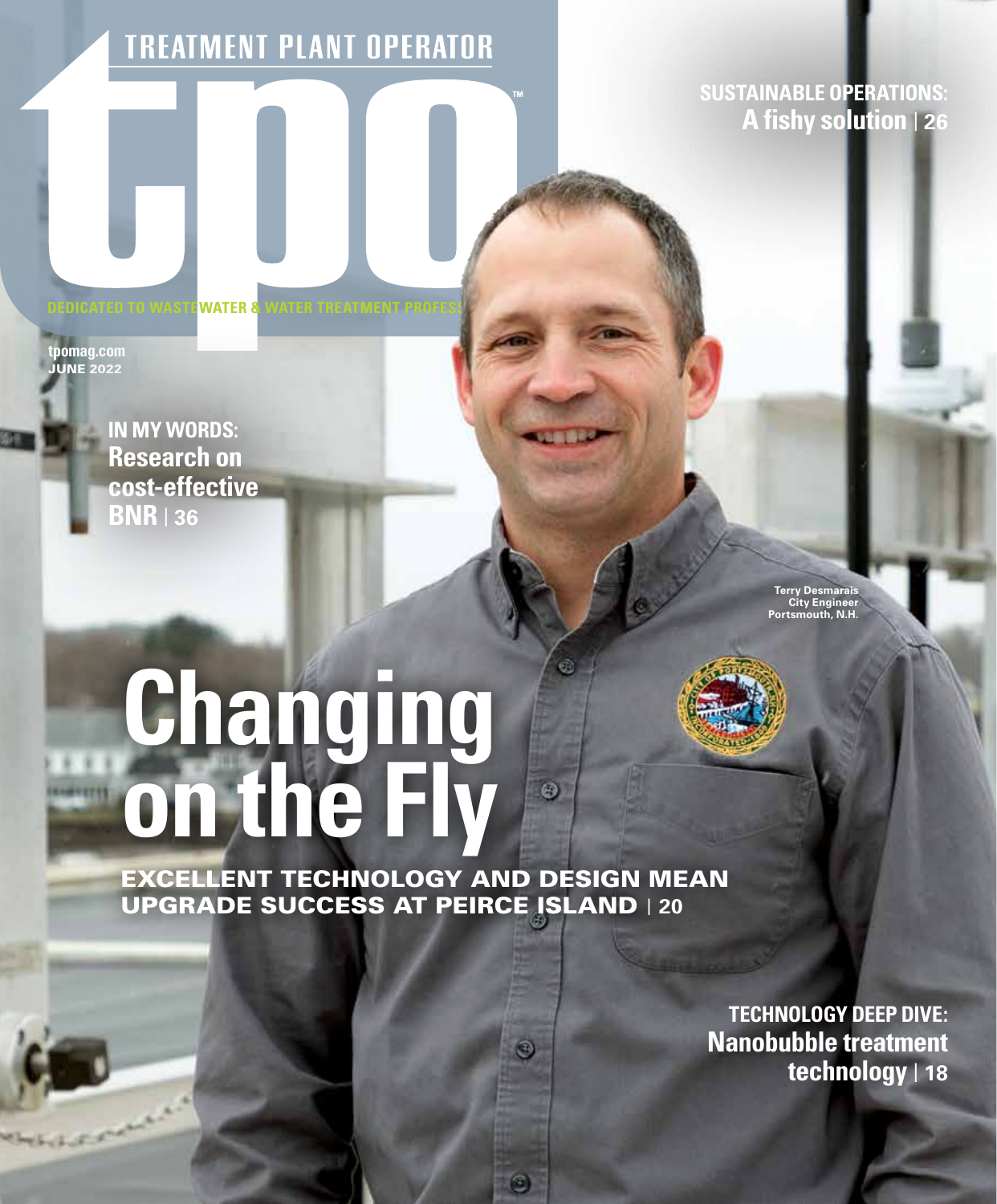# **Septage Objectionable? Not for This Facility.**

A CONNECTICUT CLEAN-WATER PLANT TURNS SEPTAGE INTO A REVENUE-GENERATING ASSET WITH A LINEUP OF ROBUST EQUIPMENT AND AN AUTOMATED MANAGEMENT TECHNOLOGY

#### **By Chris French**

wo things are certain about septage. It is highly variable. And by its very nature — containing assorted debris, releasing odors and carrying pathogens — it is objectionable.

Or is it? According to the U.S. EPA, more than 20% of homes in the United States use septic systems. Some 6,500 businesses install and maintain those systems, employing more than 30,000 people in an industry worth \$5 billion. Is that objectionable?

The word "debris" generally means small pieces of trash or loose natural material. But for one treatment plant in Connecticut, debris included a large fencepost doing its best to wreck and block the screen and components of its septage acceptance station.

Raising more than an eyebrow at the fencepost were members of the team at the Montville (Connecticut) Water Pollution Control Wastewater Treatment Facility, whose key responsibility is to protect the Thames River.

"I can't say that we had seen a fencepost here before," says Scott Farrington, plant operator. "But in the large volume of septage we receive, about 150,000 gallons per week, we see plenty of interesting objects, and on top of everything else we take in, our treatment equipment is constantly put to the test."

The Montville team has turned septage into an asset with a combination of durable septage receiving equipment, a fine screen and an automated data management and accounting system.

#### FOR THE LONG TERM

In addition to the typical challenges facing clean-water facilities, including supposedly flushable wet wipes, Montville's 2 mgd capacity includes industrial-strength wastewater from a major packaging factory by way of a dedicated 2.4-mile pipeline.

Fred Croy of Maher, a wastewater equipment supplier based in Rockland, Massachusetts, is quite familiar with the challenges presented by septage. "To be frank, much as we'll always be there for our customers, we don't want to be called back to problems every week. So selling, reliable longlasting equipment for such a tough application as septage is a must.

"We are very conscious that the septage going into the Montville facility has contained no shortage of crushed granite. That shouldn't get sucked up by the hoses when haulers make their collections, but inevitably it happens all the more reason for us to recommend equipment that is seriously rugged."

About 18 years ago, Montville (population 20,000) purchased a Septage Acceptance Plant from Maher. The device, manufactured by Lakeside, is designed to remove debris and inorganic solids from septage as well as from grease trap waste, sludge, landfill leachate and industrial waste.



Operator Scott Farrington with the Septage Acceptance Plant at the Montville clean-water facility.



The fine screen's angled installation and screen bars of varied heights maximize removal efficiency and minimize headloss. It also effectively removes debris such as rags and plastics.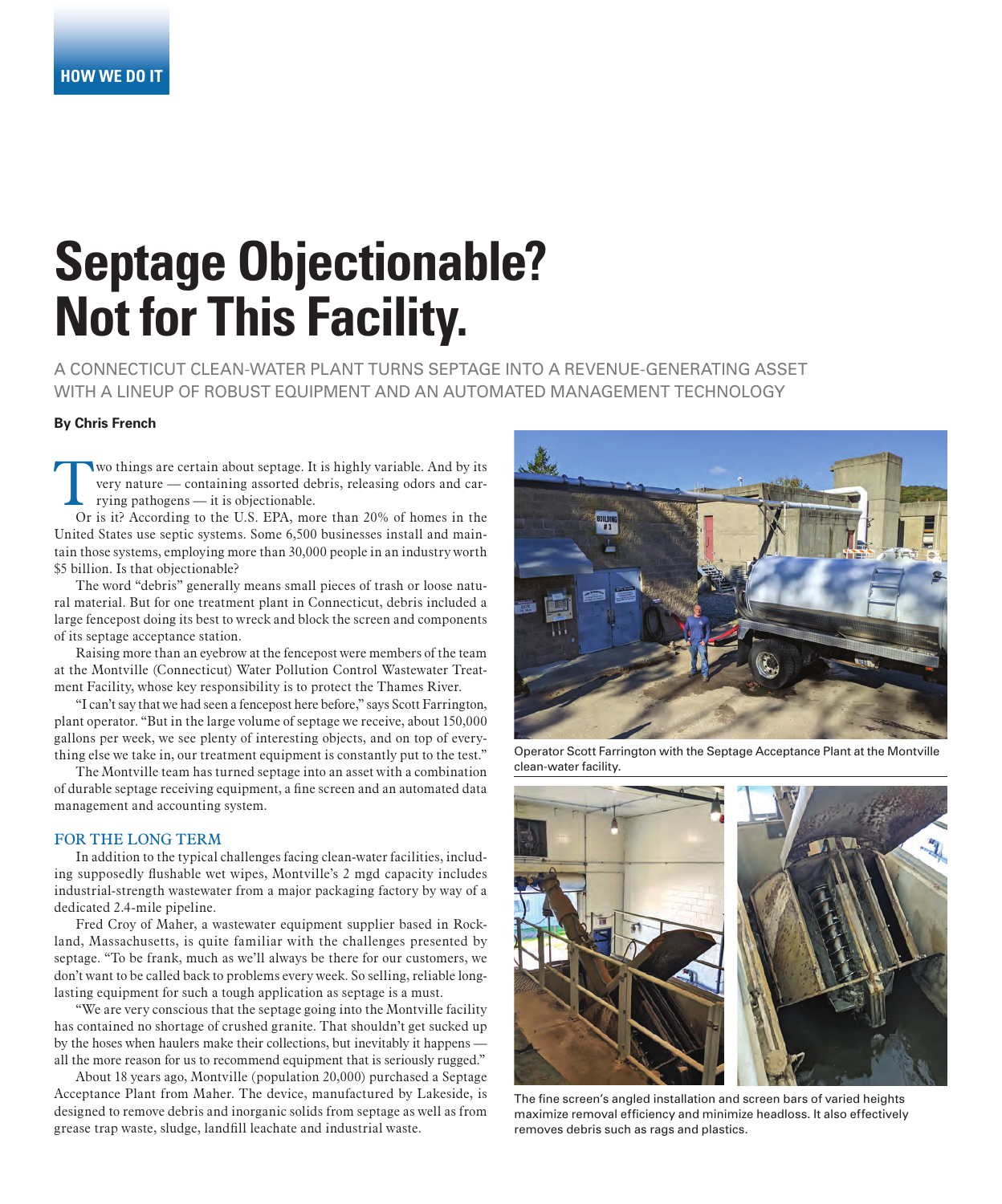In a skilled, delicate balancing act, Montville generates revenue from highly variable septage. The plant team, led by Derek Albertson, superintendent, has mastered the art of keeping the treatment process stable, consistently meeting permit requirements for TSS and BOD5 while effectively removing phosphorus.

Up to 75% of the effluent is recycled for use in a

nearby paperboard manufacturer. The rest is discharged to Horton Cove on the Thames River.

To meet the additional challenge of record-keeping and billing of septage haulers, Montville 10 years ago added a Raptor Acceptance Control System, also from Lakeside. Integrated with the SAP, this security access station includes a data management and accounting system that provides administrative capabilities to track and invoice customers.

#### SIMPLE OPERATION

Albertson observes, "We offer very reasonable rates for septage haulers, so we have taken many more on board in recent years. That is fine, so long as we manage the process professionally.

"We have a constant flow of trucks, but some haulers think they can bring almost anything in. That is where the RACS is so effective. It requires a learning curve and skill set for the operators, but it is incredibly robust; it doesn't need very much maintenance at all. The drivers sign in with a code that provides traceability and frees us up. It gives haulers the flexibility to call when they need to, without any unnecessary waiting."

The upgrade a decade ago also included a Raptor fine screen (Lakeside) in the influent channel with a cylindrical screenings basket similar to the SAP. It has angled installation and screen bars of varied heights to optimize removal efficiency and minimize headloss.

The screen's rotating rake teeth fully penetrate the cylindrical screen bars to prevent plugging and blinding from grease and small debris, allow-

**''**We offer very reasonable rates for septage haulers, so we have taken many more on board in recent years. That is fine, so long as we manage the process professionally." **DEREK ALBERTSON**

> ing fast unloading times to help generate more revenue. Captured screenings are dewatered, washed free of most organic materials and compacted to about 40% solids. Volume is reduced by 50% and weight by 67%, reducing the cost of disposal.

#### LINE OF DEFENSE

"The Lakeside screen with quarter-inch apertures has been extremely effective in removing rags and plastics from our process," notes Albertson.

"We never know quite what we're going to get with septage. Over the years, the Lakeside equipment has really taken some hits. People have tried their best to kill it, including with that recent fencepost.

"But despite being our first line of defense at the intake, the SAP and the Raptor screen have been very dependable, with just routine maintenance. To say the unit is robust is a big understatement. The equipment also doesn't take up too much space and is very easy to get at and work on. The SAP and screen certainly shields our secondary equipment.

"The consistency in configuration effectively has given us one technology for two applications. What we have now is so much better for the facility, with an automatic screen compared to the old bar rack that had to be cleaned manually."

So clearly, septage at the Montville facility is nothing like objectionable.

too

Every day is Earth Day.™ FREE subscription at tpomag.com